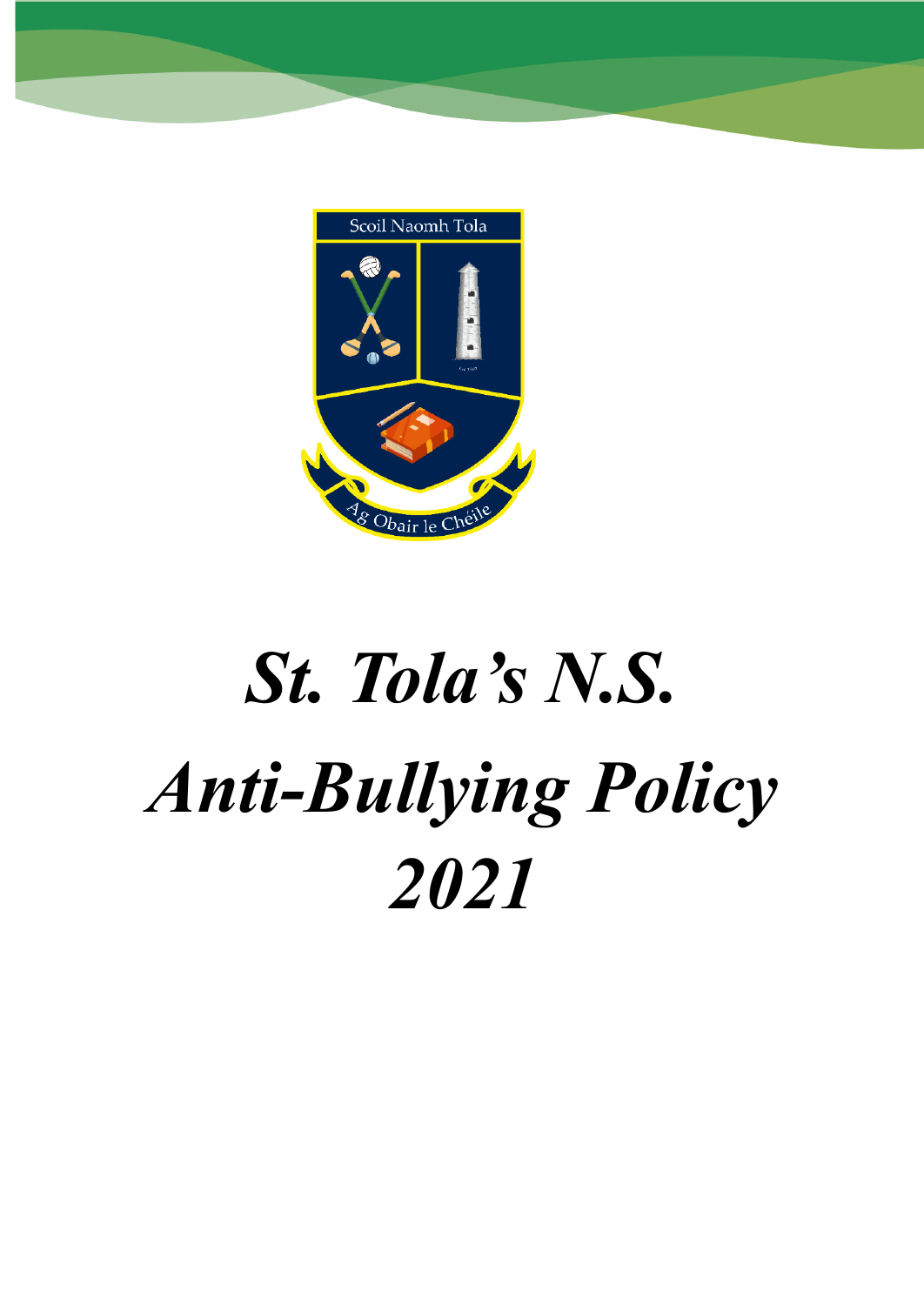

#### **School Position on Bullying**

At St. Tola's N.S. the school community believes that each pupil has a right to an education free from fear and intimidation.

The school regards bullying as a serious infringement of individual rights and a serious threat to the self-esteem and self-confidence of targeted pupil(s). Therefore, it does not tolerate bullying of any kind.

Every report of bullying is treated seriously and dealt with, having due regard for the well-being of the targeted pupil(s) and the perpetrator(s).

An **'Anti-Bullying Team,**' made up of staff members, exists to cultivate an environment free from bullying.

The immediate priority, should a bullying incident occur, is ending the bullying, (*thereby protecting the person(s) being targeted*) and resolving the issues and restoring the relationships involved insofar as is practicable using a "Reform, not Blame" approach.

All pupils are expected to contribute to the creation and maintenance of a safe environment in the school. On becoming aware of any bullying situation, in or outside the school, involving members of the school community they should notify a trusted responsible adult. Bullying behaviour is too serious not to report.

Pupils' participation in school life in general is encouraged through existing school structures. Awareness of bullying, and willingness to take action to prevent or stop it, is part of this participation.

# *Anti-Bullying Policy*

1. In accordance with the requirements of the Education (Welfare) Act 2000 and the code of behaviour guidelines issued by the NEWB, the Board of Management of St. Tola's National School has **adopted the following anti-bullying policy** within the framework of the school's overall code of behaviour. This policy fully complies with the requirements of the Anti-Bullying Procedures for Primary and Post-Primary Schools which were published in September 2013.

2. The Board of Management recognises the very serious nature of bullying and the negative impact that it can have on the lives of pupils and is therefore fully committed to the following **key principles of best practice** in preventing and tackling bullying behaviour:

#### **(a) A positive school culture and climate which**

- is welcoming of difference and diversity and is based on inclusivity;
- encourages pupils to disclose and discuss incidents of bullying behaviour in a non-threatening environment; and

 $\mathcal{L}_\mathcal{L} = \{ \mathcal{L}_\mathcal{L} = \{ \mathcal{L}_\mathcal{L} = \{ \mathcal{L}_\mathcal{L} = \{ \mathcal{L}_\mathcal{L} = \{ \mathcal{L}_\mathcal{L} = \{ \mathcal{L}_\mathcal{L} = \{ \mathcal{L}_\mathcal{L} = \{ \mathcal{L}_\mathcal{L} = \{ \mathcal{L}_\mathcal{L} = \{ \mathcal{L}_\mathcal{L} = \{ \mathcal{L}_\mathcal{L} = \{ \mathcal{L}_\mathcal{L} = \{ \mathcal{L}_\mathcal{L} = \{ \mathcal{L}_\mathcal{$ 

promotes respectful relationships across the school community;

#### **(b) Effective leadership**

#### **(c) A school-wide approach**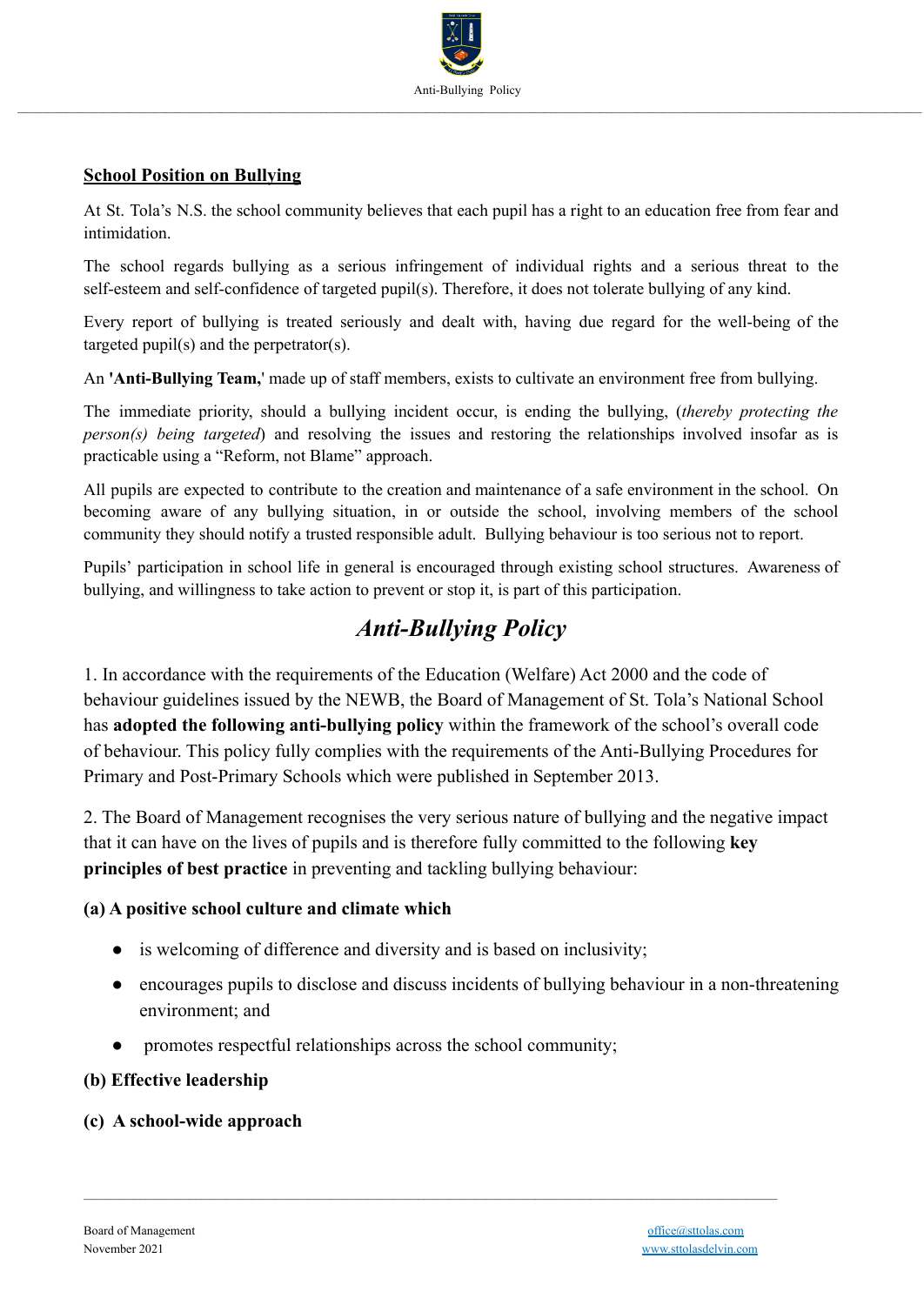

## **(d) A shared understanding of what bullying is and its impact**

## **(e) Implementation of education and prevention strategies (including awareness raising measures) that**-

- build empathy, respect and resilience in pupils; and
- explicitly address the issues of cyber-bullying and identity-based bullying including in particular, homophobic and transphobic bullying;
- effective supervision and monitoring of pupils;

#### **(f) Effective supervision and monitoring of pupils**

#### **(g) Supports for staff**

# **(h) Consistent recording, investigation and follow up of bullying behaviour (including use of established intervention strategies); and**

#### **(i) On-going evaluation of the effectiveness of the anti-bullying policy.**

3. In accordance with the *Anti-Bullying Procedures for Primary and Post-Primary Schools* bullying is defined as follows:

## **Bullying is unwanted negative behaviour, verbal, psychological or physical conduct, by an individual or group against another person (or persons) and which is repeated over time.**

The following types of bullying behaviour are included in the definition of bullying:

- deliberate exclusion, malicious gossip and other forms of relational bullying,
- cyber-bullying and
- identity-based bullying such as homophobic bullying, racist bullying, bullying based on a person's membership of the Traveller community and bullying of those with disabilities or special educational needs.

**Isolated or once-off incidents** of intentional negative behaviour, including a once-off offensive or hurtful text message or other private messaging, **do not fall within the definition of bullying** and should be dealt with, as appropriate, in accordance with the school's code of behaviour.

*However, in the context of this policy, placing a once-off offensive or hurtful public message, image or statement on a social network site or other public forum where that message, image or statement can be viewed and/or repeated by other people will be regarded as bullying behaviour.*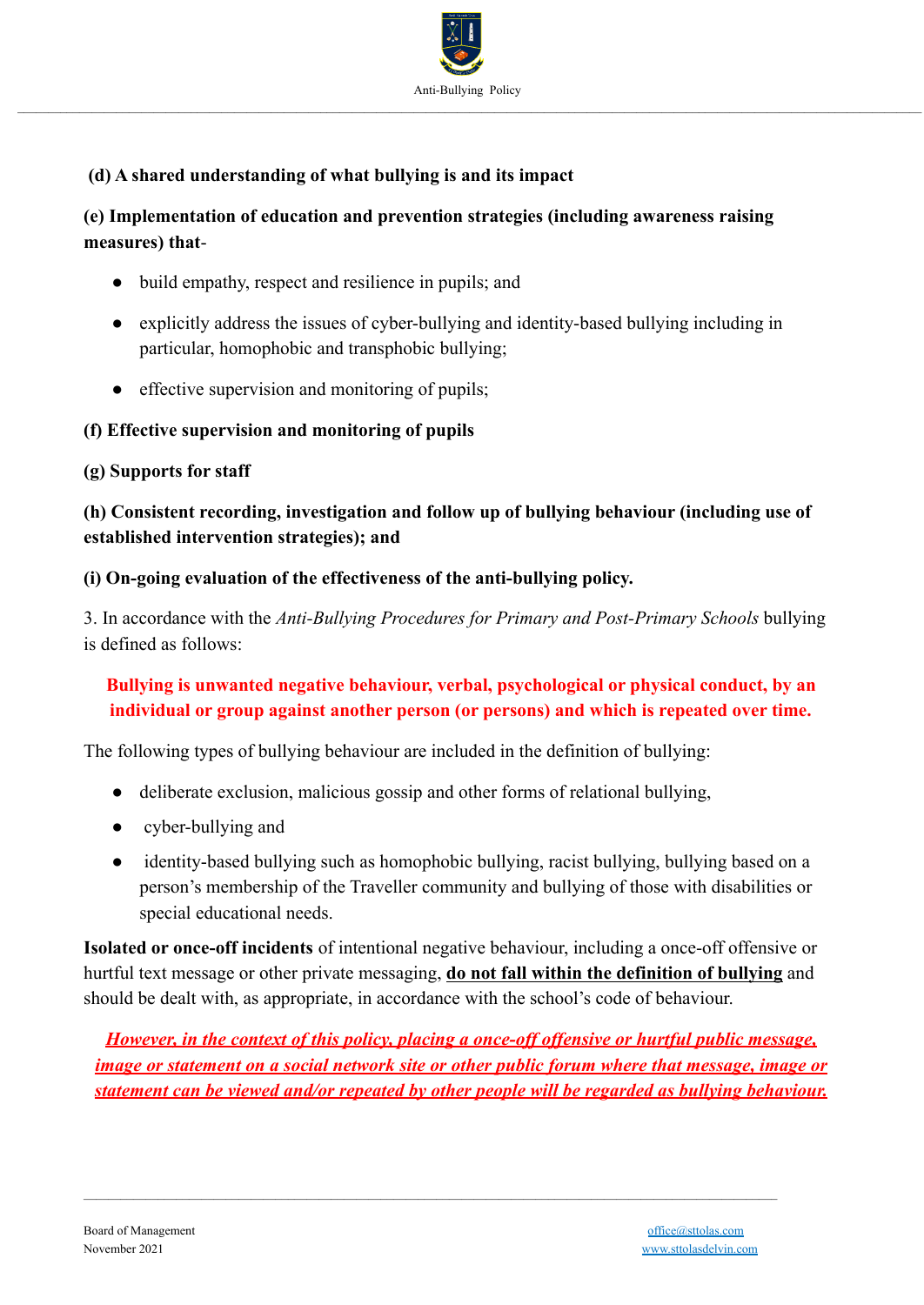

Negative behaviour that does not meet this definition of bullying will be dealt with in accordance with the school's code of behaviour.

Additional information on different types of bullying is set out in Section 2 of the *Anti-Bullying Procedures for Primary and Post-Primary Schools (See Appendix 1)*

4. The relevant teacher(s) for investigating and dealing with bullying is (are) as follows

- Principal Ms. Smyth
- Deputy Principal Mr. Stenson (Acting Deputy)
- All class teachers
- Relevant Teacher is the teacher that witnesses bullying or to whom bullying is reported. The teacher on the yard is the relevant teacher.
- Anti-bullying coordinator will be selected and will report at every staff meeting (Ms. Kelleghan)

#### **Any teacher may act as a relevant teacher if circumstances warrant it.**

5. The education and prevention strategies (including strategies specifically aimed at cyberbullying, homophobic and transphobic bullying) that will be used by the school are as follows (see Section 6.5 of the *Anti-Bullying Procedures for Primary and Post-Primary Schools*):

#### **Education and prevention strategies**

#### **School-wide approach:**

- A **school-wide approach** to the fostering of respect for all members of the school community.
- The promotion of the value of **diversity** to address issues of prejudice and stereotyping, and highlight the unacceptability of bullying behaviour.
- The fostering and enhancing of the **self-esteem** of all our pupils through both curricular and extracurricular activities. Pupils will be provided with opportunities to develop a positive sense of self-worth through formal and informal interactions.
- **Whole staff professional development** on bullying to ensure that all staff develops an awareness of what bullying is, how it impacts on pupils' lives and the need to respond to it-prevention and intervention.
- A **'Friendship Bench'** and support from Mr. Stenson is available to all pupils. Children just tell Mr. Stenson that they have an issue that they would like to talk about at the Friendship Bench located beside the Sensory Room. There are Friendship chairs in the yard for any child who would like a friend/ group at break time.
- An **annual audit** of professional development needs with a view to assessing staff requirements through internal staff knowledge/expertise and external sources

- **School wide awareness raising** and training on all aspects of bullying, to include pupils, parent(s)/guardian(s) and the wider school community.
- **Supervision and monitoring** of classrooms, corridors, school grounds, school tours and extra- curricular activities. Non-teaching and ancillary staff will be encouraged to be vigilant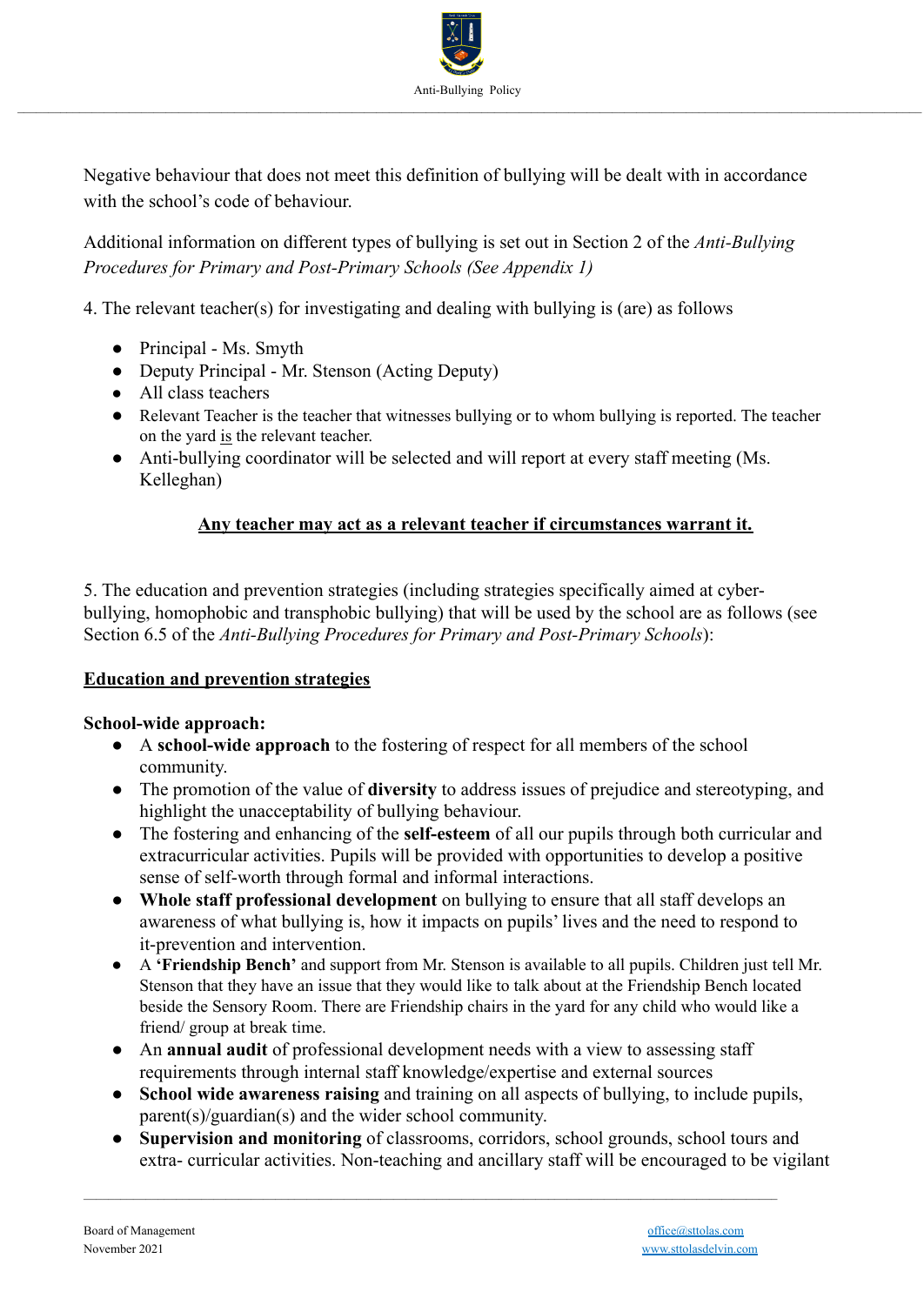

and report issues to relevant teachers. Supervision will also apply to monitoring student use of communication technology within the school.

- **Involvement of the student council (2021)** in contributing to a safe school environment e.g. Buddy system, mentoring and other student support activities that can help to support pupils and encourage a culture of peer respect and support.
- The school's **anti-bullying policy** is discussed with pupils and all parent(s)/guardian(s)s are given a copy as part of the **Code of Behaviour** of the school (every year). The code of behaviour and anti-bullying policies are also available on our website [www.](http://www.castlegarns.ie)sttolasdelvin.com
- The implementation of regular (e.g. per year/per term/per month/per week) **whole school awareness measures** e.g. the promotion of friendship, and bullying prevention; annual Friendship Week and parent(s)/guardian(s) seminars; regular school assemblies by principal.
- **Encourage a culture of telling**, with particular emphasis on the importance of bystanders. In that way pupils will gain confidence in 'telling'. This confidence factor is of vital importance. It should be made clear to all pupils that when they report incidents of bullying they are not considered to be telling tales but are behaving responsibly.
- Ensuring that pupils know **who to tell and how** to tell, e.g.:
	- o Direct approach to teacher at an appropriate time, for example after class.
	- o Hand note up with homework.
	- o Feelings or Worry box?
	- o Get a parent(s)/guardian(s) or friend to tell on your behalf.
	- o Ensure bystanders understand the importance of telling if they witness or know that bullying is taking place.
- **Clear protocols** to encourage parent(s)/guardian(s) to approach the school if they suspect that their child is being bullied.
- Implementation of the school's **Acceptable Use Policy/Remote Learning Policy** in the school to include the necessary steps to ensure that the access to technology within the school is strictly monitored and the pupils' use of mobile phones is strictly prohibited.
- The **listing of supports** currently being used in the school and the identification of other supports available to the school e.g. cyberbullying (Don't Be Mean Behind Your Screen - Paula O' Connor), personal safety and cyberbullying by community Garda, web wise presentation for parents, anti-bullying campaign.

#### **Implementation of curricula**

- The full implementation of the **SPHE** curriculum and the **RSE** and **Stay Safe** Programmes.
- **Continuous Professional Development** for staff in delivering these programmes.

- School wide delivery of lessons on bullying from evidence based programmes, e.g. Stay Safe Programme, The Walk Tall Programme.
- Targeted delivery of lessons on **Cyberbullying** and **Diversity and Interculturalism** at the appropriate class levels.
- The school will specifically consider the additional needs of **SEN pupils** with regard to programme implementation and the development of skills and strategies to enable all pupils to respond appropriately.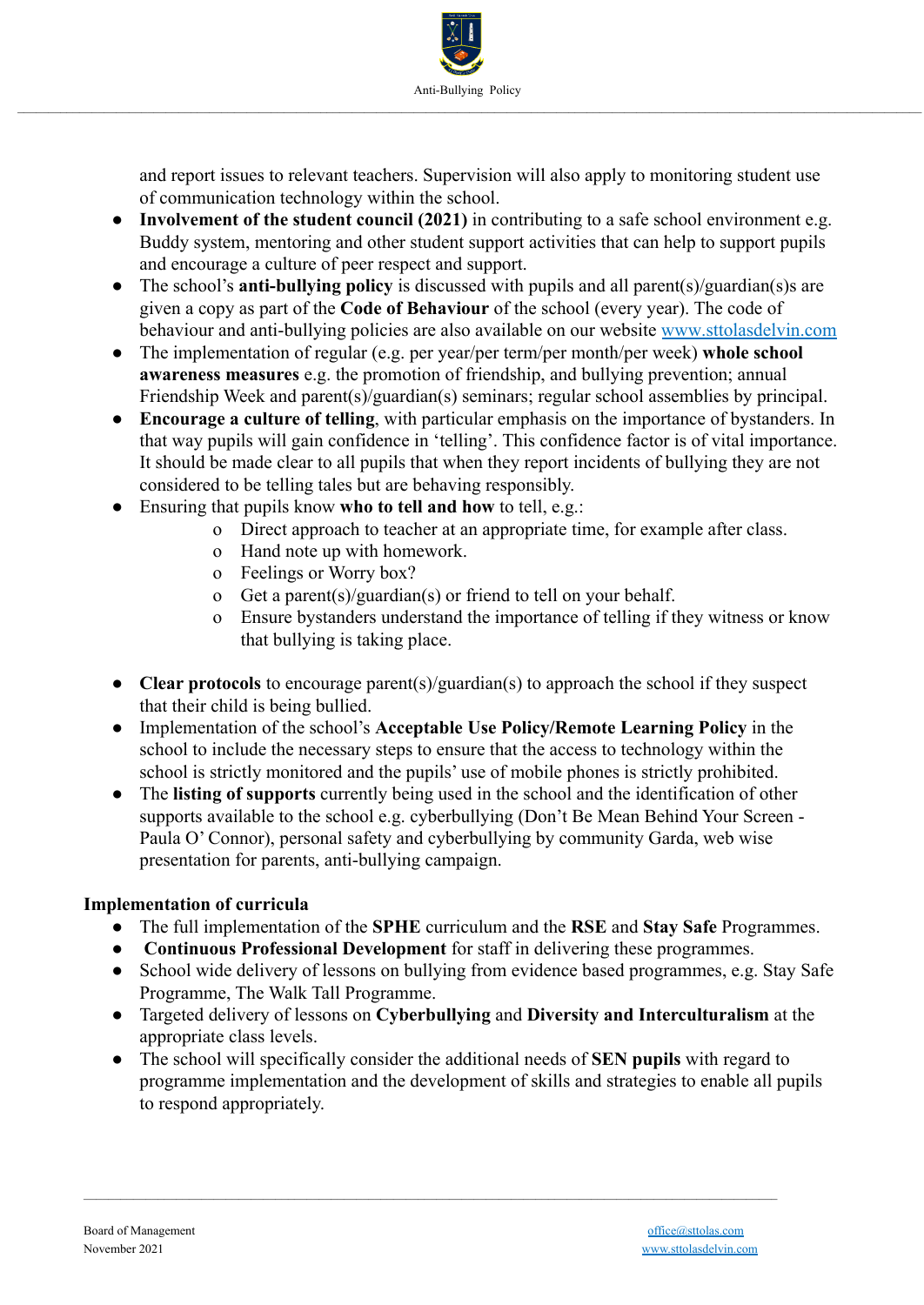

#### **Links to other policies**

School policies, practices and activities that are particularly relevant to bullying, e.g. Code of Behaviour, Child Protection Statement, Supervision of pupils, Acceptable Use policy, Attendance Policy, Data protection, record keeping and RSE.

6. The school's procedures for investigation, follow-up and recording of bullying behaviour and the established intervention strategies used by the school for dealing with cases of bullying behaviour are as follows:

#### **Procedures for Investigating and Dealing with Bullying**

**The primary aim in investigating and dealing with bullying is to resolve any issues and to restore, as far as is practicable, the relationships of the parties involved (rather than to apportion blame)**

#### **The school's procedures must be consistent with the following approach.**

Every effort will be made to ensure that all involved (including pupils, parent(s)/guardian(s)) understand this approach from the outset.

#### **Reporting bullying behaviour**

- Any pupil or parent(s)/guardian(s) may bring a bullying incident to any teacher in the school. Incident report forms will be kept in all classrooms and in the office and are completed thereafter.
- All reports will be investigated and dealt with by the relevant teacher or if appropriate the classroom teacher of the children involved.
- Teaching and non-teaching staff such as secretaries, special needs assistants (SNAs), bus escorts, caretakers, cleaners must report any incidents of bullying behaviour witnessed by them, or mentioned to them, to the relevant teacher.

#### **Investigating and dealing with allegations of bullying behaviour:**

- The Relevant Teacher investigates the allegation of bullying behaviour with a view to establishing the facts and bringing any such behaviour to an end. In investigating and dealing with allegations of bullying, the (relevant)teacher will exercise his/her professional judgement to determine whether bullying has occurred and how best the situation might be resolved;
- Parent(s)/guardian(s) and pupils are required to co-operate with any investigation and assist the school in resolving any issues and restoring, as far as is practicable, the relationships of the parties involved as quickly as possible;
- The school, through the relevant teacher, reserves the right to ask any teacher to write an account of what happened as part of an investigation. This does not necessarily imply that a pupil is guilty of misbehaviour.
- The relevant teacher(s) then conducts a whole class survey in the classes involved in the alleged bullying behaviour.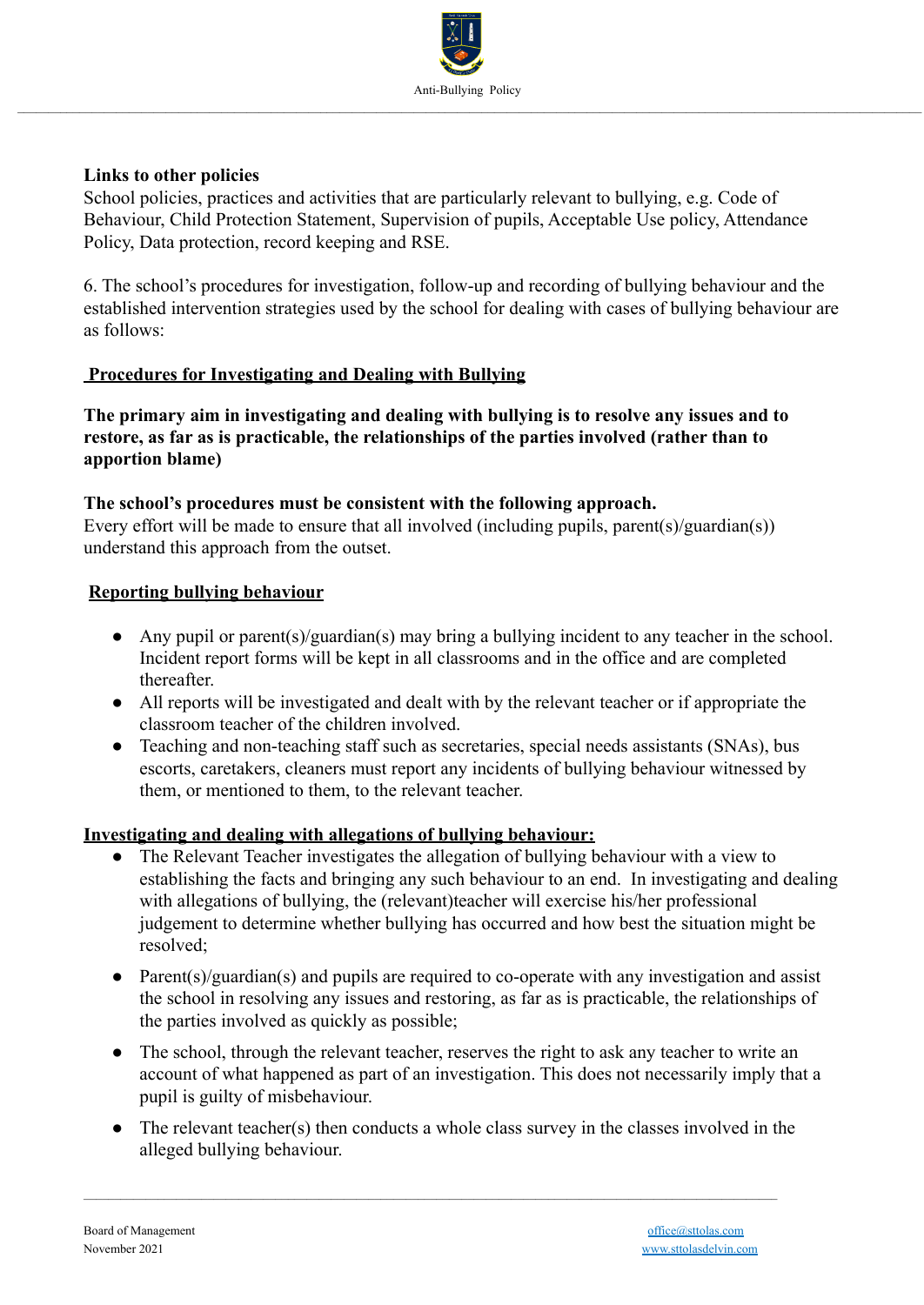

- Following the class survey the alleged perpetrator is interviewed by the class teacher. All interviews should be conducted with sensitivity and with due regard to the rights of all pupils concerned. Pupils who are not directly involved can also provide very useful information in this way. Teachers should take a calm, unemotional problem-solving approach.
- Where possible incidents should be investigated outside the classroom situation to ensure the privacy of all involved;
- When analysing incidents of bullying behaviour, the relevant teacher should seek answers to questions of what, where, when, who and why. This should be done in a calm manner, setting an example in dealing effectively with a conflict in a non-aggressive manner;
- If a group is involved, each member should be interviewed individually at first. Thereafter, all those involved should be met as a group. At the group meeting, each member should be asked for his/her account of what happened to ensure that everyone in the group is clear about each other's statements;
- Each member of a group should be supported through the possible pressures that may face them from the other members of the group after the interview by the teacher; It may also be appropriate or helpful to ask those involved to write down their account of the incident(s)
- In cases where it has been determined by the relevant teacher that bullying behaviour has occurred, the parent(s)/guardian(s) of the parties involved should be contacted at an early stage to inform them of the matter and explain the actions being taken (by reference to the school policy). The school should give parent(s)/guardian(s) an opportunity of discussing ways in which they can reinforce or support the actions being taken by the school and the supports provided to the pupils;
- Where the relevant teacher has determined that a pupil has been engaged in bullying behaviour, it should be made clear to him/her how he/she is in breach of the school's anti-bullying policy and efforts should be made to try to get him/her to see the situation from the perspective of the pupil being bullied;
- It must also be made clear to all involved (each set of pupils and parent(s)/guardian(s)) that in any situation where disciplinary sanctions are required, this is a private matter between the pupil being disciplined, his or her parent(s)/guardian(s) and the school;
- In the event that they have been involved in bullying behaviour they are asked to sign a binding promise that they will treat all pupils fairly, equally and respectfully including the targeted pupil(s).
- The 'Relevant Teacher' does not apportion blame but rather treats bullying behaviour as a 'mistake' that can and must be remedied. S/he emphasises that the intention is not to punish perpetrators but to talk to them, to explain how harmful and hurtful bullying is and to seek a promise that it will stop. If that promise is forthcoming and is honoured there will be no penalty and that will be the end of the matter. Pupils who report bullying therefore are not getting others 'in trouble' so much as enabling them to get out of trouble into which they may ultimately get if the bullying continues.
- When an investigation is completed and/or a bullying situation is resolved the 'Relevant' Teacher' will complete a report, to include the findings of the investigation, the strategy adopted and the outcome of the intervention, as well as any other relevant information. This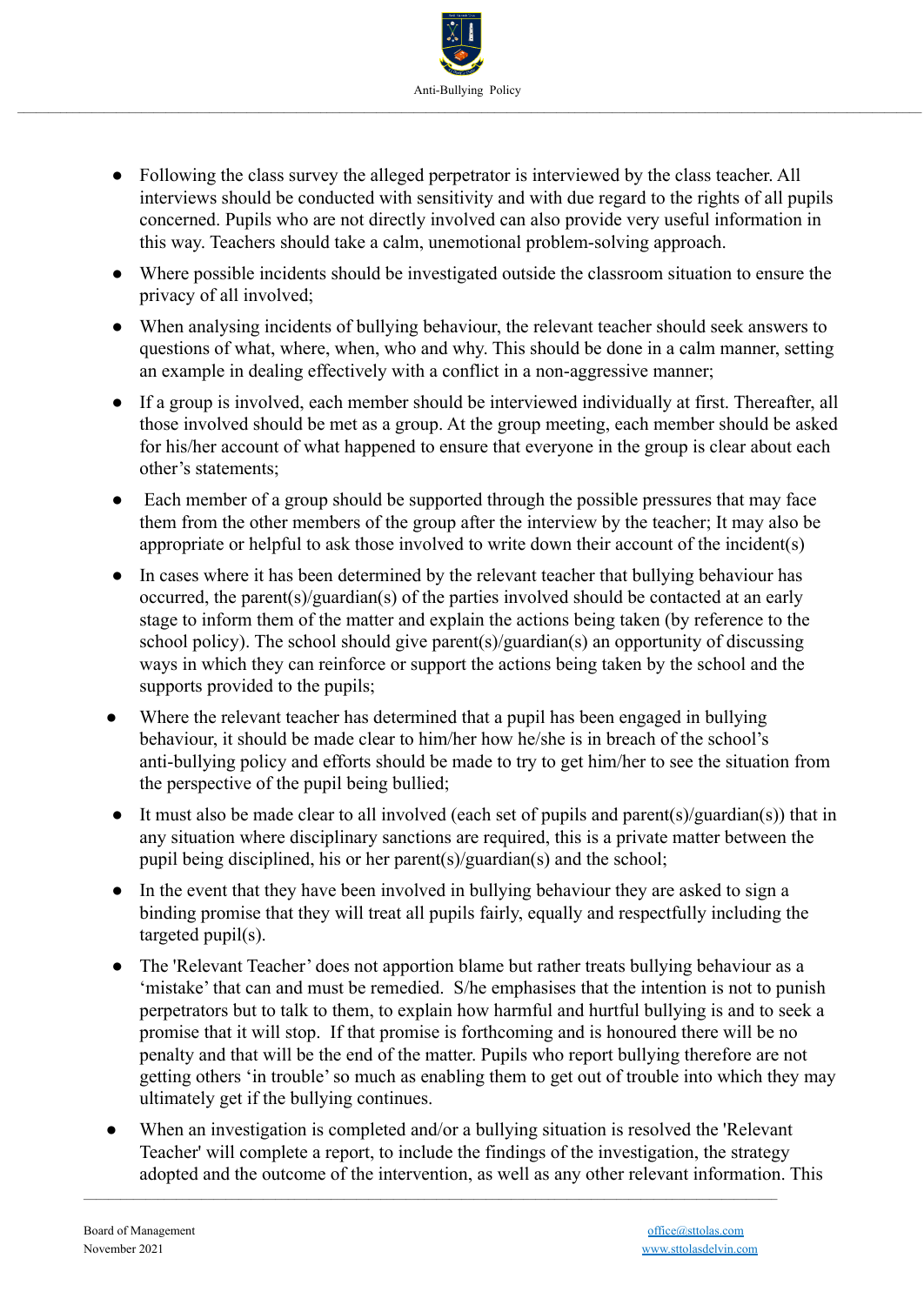

information is recorded on the back of the Incident report form and on the Appendix 3 document which is filed and stored by the Principal.

- If a pupil has signed such a promise but then chooses to break that promise and continue the bullying behaviour, this can then no longer be considered a 'mistake.' In this event the parent(s)/guardian(s) will be informed and requested to countersign their daughter/son's promise. Breach of this additional promise by further bullying behaviour is regarded as a very grave matter and a serious sanction may be imposed by the school authorities (See sanctions below).
- All documentation regarding bullying incidents and their resolution is retained securely by the relevant teacher during investigation and is handed over to the Principal thereafter. A copy of the incident report and action taken is filed in the pupils' profile folder which is stored in a locked filing cabinet in the relevant classroom.

#### **Sanctions:**

Where a pupil has been found to be engaged in bullying behaviour, has formally promised to stop and has broken that promise, any of the following sanctions may be imposed:

- S/he may be required to sign another promise, this time countersigned by a parent/guardian;
- Parent(s)/guardian(s) may be contacted by the 'Relevant Teacher' and informed of the nature and extent of the bullying behaviour with a view to agreeing a strategy whereby a promise to end the bullying behaviour would be honoured;
- Parent(s)/guardian(s) may be invited to a meeting with the 'Relevant Teacher'.
- Parent(s)/guardian(s), the relevant teacher and the Principal meet in a final effort to resolve the situation.
- The pupil may be suspended from the school. (See school's Code of behaviour)
- The case may be referred to the Board of Management and the pupil may be expelled from the school.

#### **Follow up and recording**

- In determining whether a bullying case has been adequately and appropriately addressed the relevant teacher must, as part of his/her professional judgement, take the following factors into account:
	- o Whether the bullying behaviour has ceased;
	- o Whether any issues between the parties have been resolved as far as is practicable;
	- o Whether the relationships between the parties have been restored as far as is practicable;
	- o Any feedback received from the parties involved, their parent(s)/guardian(s)s or the school Principal or Deputy Principal
- Follow-up meetings with the relevant parties involved should be arranged separately with a view to possibly bringing them together at a later date if the pupil who has been bullied is ready and agreeable.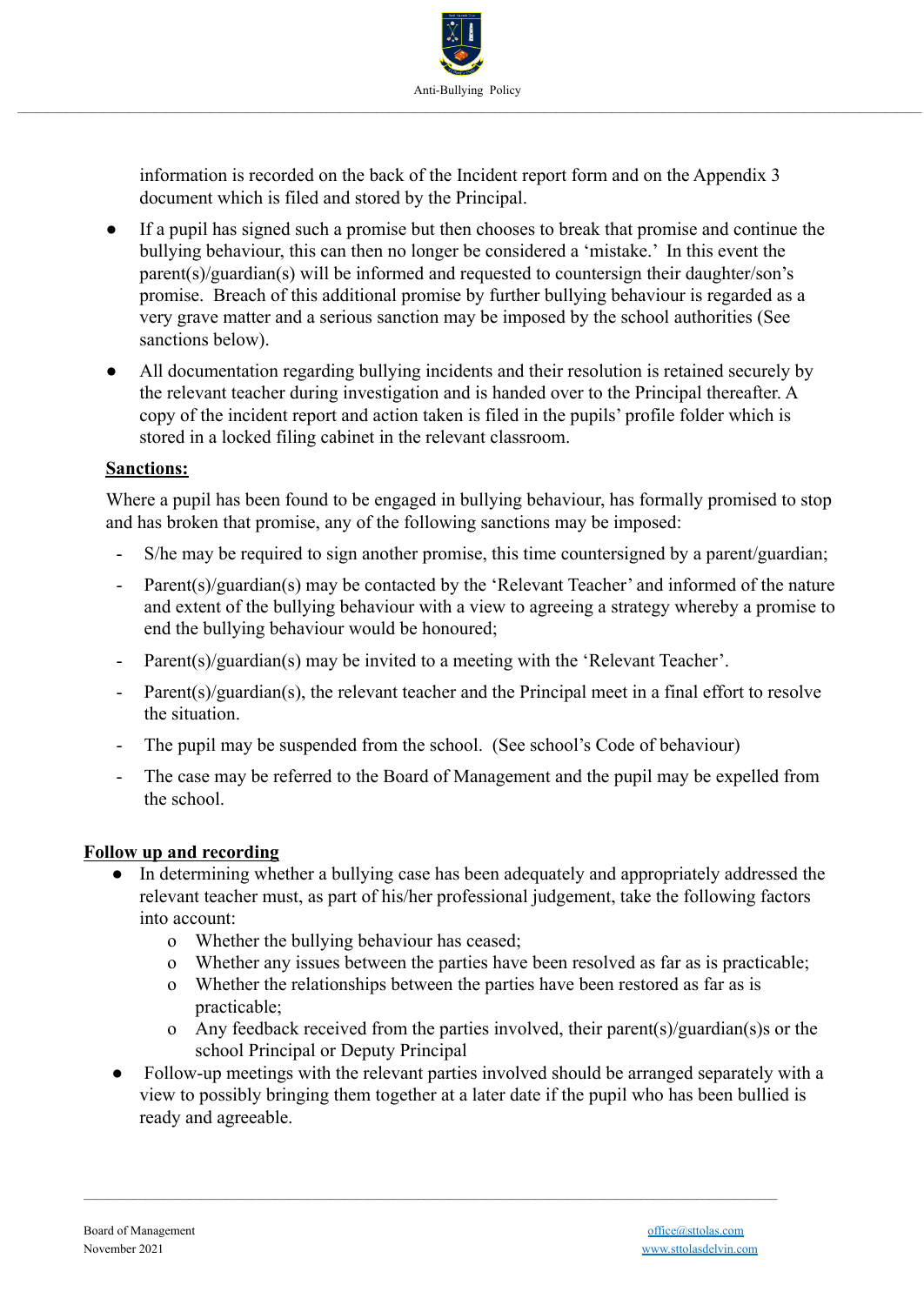

- Where a parent(s)/guardian(s) is not satisfied that the school has dealt with a bullying case in accordance with these procedures, the parent(s)/guardian(s) must be referred, as appropriate, to the school's complaints procedures.
- In the event that a parent(s)/guardian(s) has exhausted the school's complaints procedures and is still not satisfied, the school must advise the parent(s)/guardian(s) of their right to make a complaint to the Ombudsman for Children.

#### **Recording of bullying behaviour**

It is imperative that all recording of bullying incidents must be done in an objective and factual manner.

The school's procedures for noting and reporting bullying behaviour are as follows:

#### **Informal- pre-determination that bullying has occurred**

- All staff must keep a written record of any incidents witnessed by them or notified to them on the incident report form. Incident report forms will be kept in all classrooms and in the office. All incidents must be reported to the relevant teacher.
- While all reports of bullying must be investigated and dealt with by the relevant teacher, the relevant teacher must keep a written record of the reports, the actions taken and any discussions with those involved regarding the same. This is recorded on the back of the Incident Report Form.
- The relevant teacher must inform the principal of all incidents being investigated.

#### **Formal Stage 1-determination that bullying has occurred**

- If it is established by the relevant teacher that bullying has occurred, the relevant teacher must keep appropriate written records (Incident report form from the anti bullying campaign programme) which will assist his/her efforts to resolve the issues and restore, as far as is practicable, the relationships of the parties involved.
- The school in consultation with the relevant teacher/s should develop a protocol for the storage of all records retained by the relevant teacher.

#### **Formal Stage 2-Appendix 3 (From DES Procedures)**

The relevant teacher must use the recording template at **Appendix 3** to record the bullying behaviour in the following circumstances:

a) in cases where he/she considers that the bullying behaviour has not been adequately and appropriately addressed within 20 school days after he/she has determined that bullying behaviour occurred; and

b) Where the school has decided as part of its anti-bullying policy that in certain circumstances bullying behaviour must be recorded and reported immediately to the Principal or Deputy Principal as applicable.

When the recording template is used, **it must be retained by the relevant teacher in question and a copy maintained by the principal.** Due consideration needs to be given to where these records are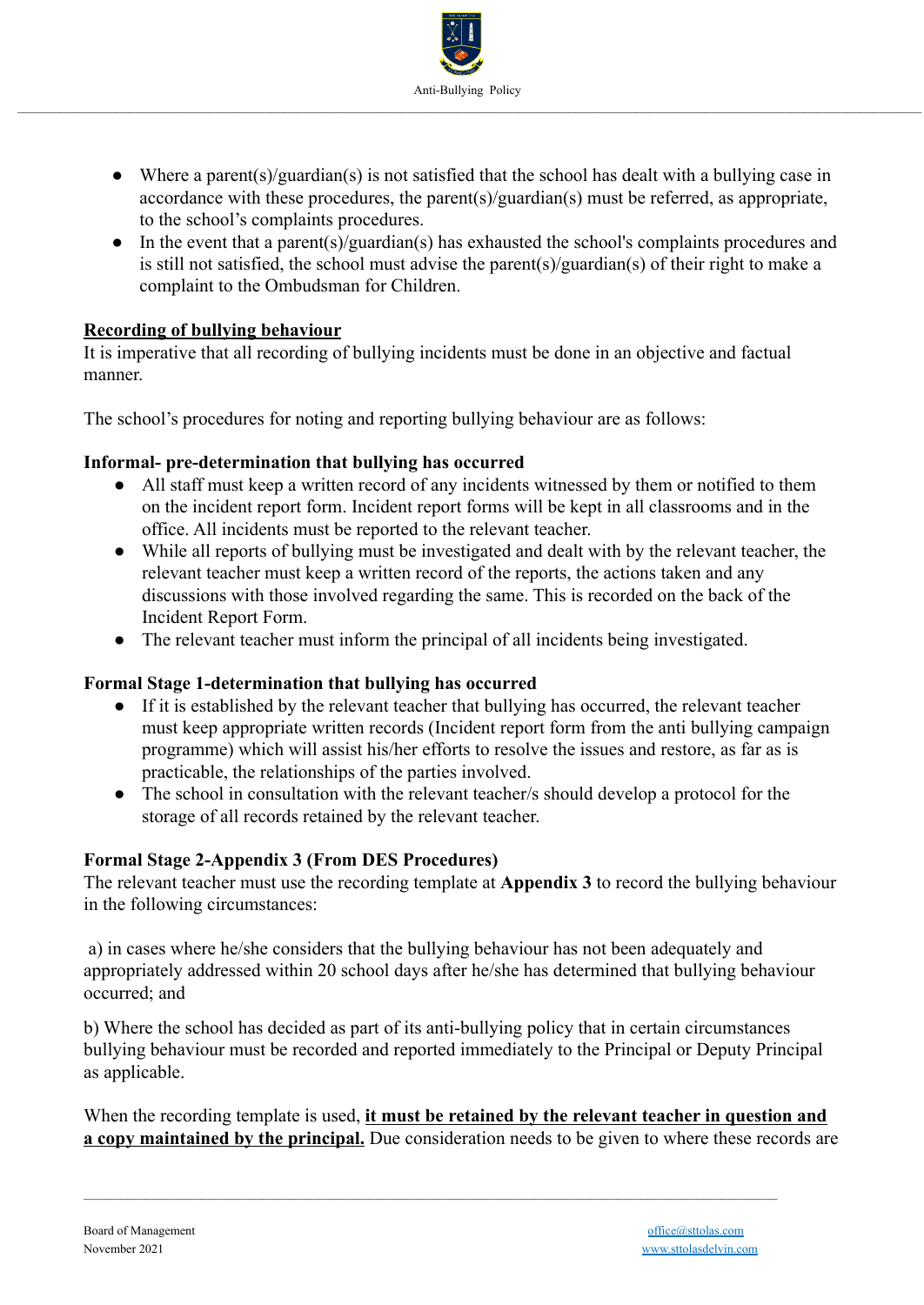

kept, who has access to them, and how long they will be retained. Decisions around record keeping should be noted in this policy.

7. The school's programme of support for working with pupils affected by bullying is as follows: **Bullied pupils:**

- Ending the bullying behaviour,
- Changing the school culture to foster more respect for bullied pupils and all pupils,
- Changing the school culture to foster greater empathy towards and support for bullied pupils,
- Indicating clearly that the bullying is not the fault of the targeted pupil through the awareness-raising programme,
- Indicating clearly that the bullying is not the fault of the targeted pupil through the speedy identification of those responsible and speedy resolution of bullying situations,
- After resolution, enabling bullied pupils to complete a victim-impact statement,
- Helping bullied pupils raise their self-esteem by encouraging them to become involved in activities that help develop friendships and social skills (e.g. participation in group work in class and in extra-curricular group or team activities during or after school).
- If pupils require counselling or further supports the school will endeavour to liaise with the appropriate agencies to organise same, i.e. NEPS, School Completion Programme, HSE, Family Counselling Services in Galway City.

#### **Bullying pupils:**

- Making it clear that bullying pupils who reform are not blamed or punished and get a 'clean' sheet,'
- Making it clear that bullying pupils who reform are doing the right and honourable thing and giving them praise for this,
- Making adequate counselling facilities available to help those who need to learn other ways of meeting their needs besides violating the rights of others,
- Helping those who need to raise their self-esteem by encouraging them to become involved in activities that develop friendships and social skills (e.g. participation in group work in class and in extra-curricular group or team activities during or after school),
- Using learning strategies throughout the school and the curriculum to help enhance pupils' feelings of self-worth,
- In dealing with negative behaviour in general, encouraging teachers and parents to focus on, challenge and correct the behaviour while supporting the child,
- In dealing with bullying behaviour seeking resolution and offering a fresh start with a 'clean sheet' and no blame in return for keeping a promise to reform.

#### **8. Supervision and Monitoring of Pupils**

The Board of Management confirms that appropriate supervision and monitoring policies and Practices are in place to both prevent and deal with bullying behaviour and to facilitate early intervention where possible.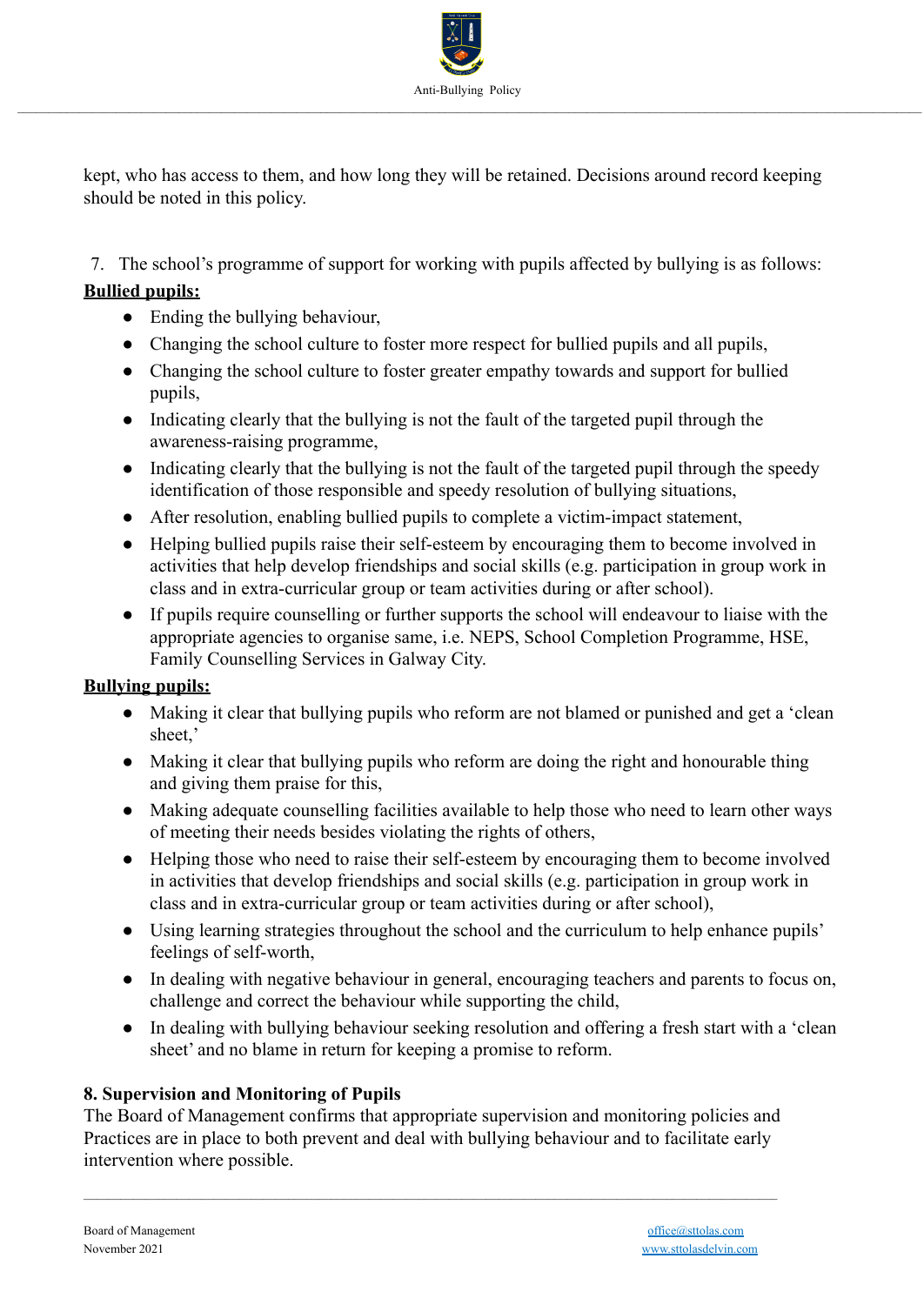

#### **9. Prevention of Harassment**

The Board of Management confirms that the school will, in accordance with its obligations under equality legislation, take all such steps that are reasonably practicable to prevent the sexual harassment of pupils or staff or the harassment of pupils or staff on any of the nine grounds specified i.e. gender including transgender, civil status, family status, sexual orientation, religion, age, disability, race and membership of the Traveller community.

10. This policy was adopted by the Board of Management on 18th November 2021.

11. This policy has been made available to school personnel, published on the school website [www.](http://www.castlegarns.ie)sttolasdelvin.com.A copy of this policy will be made available to the Department and the patron if requested.

 $\mathcal{L}_\mathcal{L} = \{ \mathcal{L}_\mathcal{L} = \{ \mathcal{L}_\mathcal{L} = \{ \mathcal{L}_\mathcal{L} = \{ \mathcal{L}_\mathcal{L} = \{ \mathcal{L}_\mathcal{L} = \{ \mathcal{L}_\mathcal{L} = \{ \mathcal{L}_\mathcal{L} = \{ \mathcal{L}_\mathcal{L} = \{ \mathcal{L}_\mathcal{L} = \{ \mathcal{L}_\mathcal{L} = \{ \mathcal{L}_\mathcal{L} = \{ \mathcal{L}_\mathcal{L} = \{ \mathcal{L}_\mathcal{L} = \{ \mathcal{L}_\mathcal{$ 

12. This policy and its implementation will be reviewed by the Board of Management once in every school year. Written notification that the review has been completed will be made available to school personnel, published on the school website. A record of the review and its outcome will be made available, if requested, to the patron and the Department.

Signed: Sévannes Ó hEanaigh Sileen Du

(Chairperson of Board of Management) (Principal)

Date: 18th November 2021

Date of next review: October 2022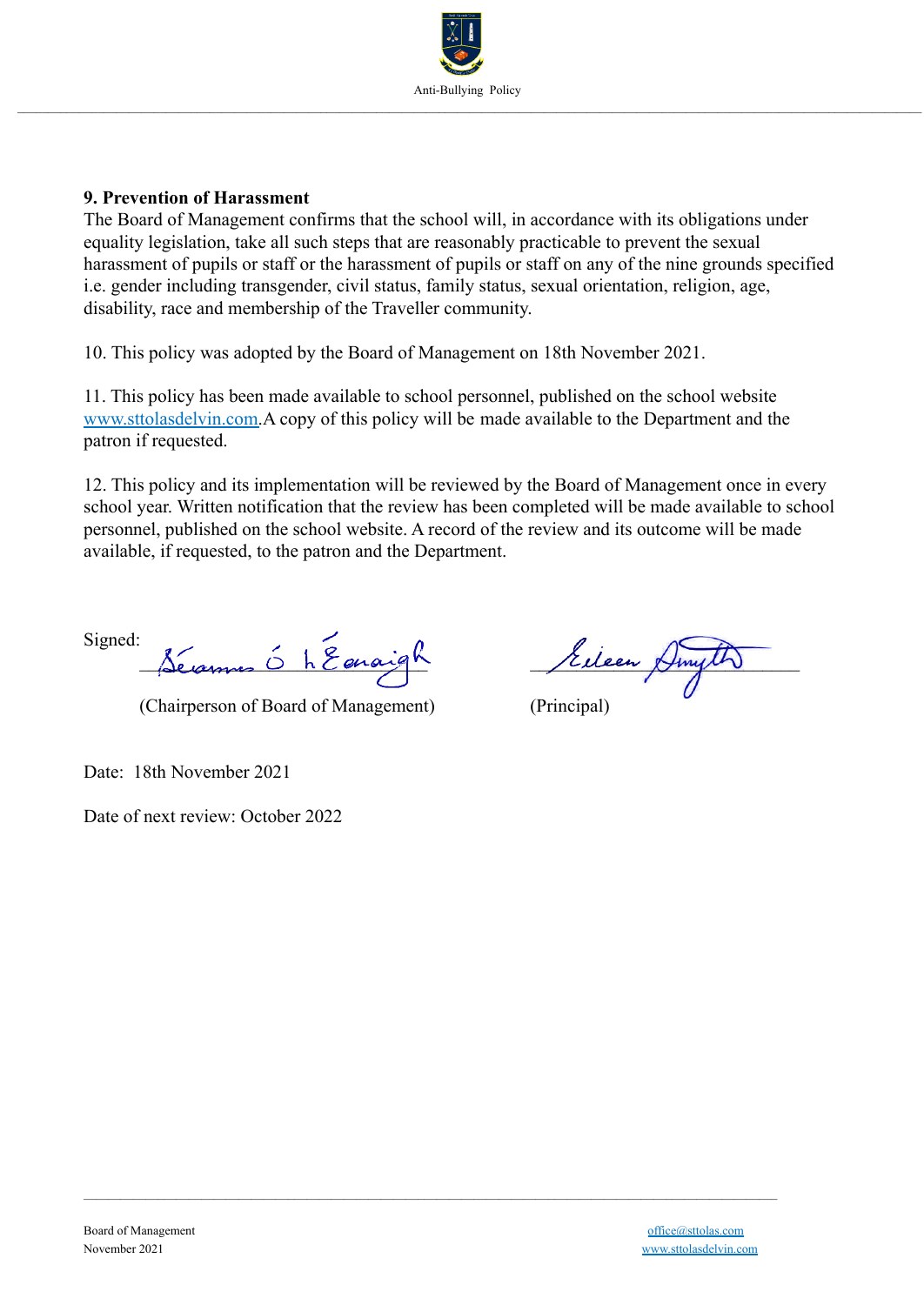

# **Appendix 1**

# **Examples of bullying behaviours:**

| <b>General behaviours</b><br>which apply to all<br>types of bullying | Harassment based on any of the nine grounds in the equality<br>$\bullet$<br>legislation e.g. sexual harassment, homophobic bullying,<br>racist bullying etc.<br>Physical aggression<br>$\bullet$<br>Damage to property<br>$\bullet$<br>Name calling<br>$\bullet$<br>Slagging<br>$\bullet$<br>The production, display or circulation of written words,<br>$\bullet$<br>pictures or other materials aimed at intimidating another<br>person<br>Offensive graffiti<br>$\bullet$<br><b>Extortion</b><br>Intimidation<br>$\bullet$<br>Insulting or offensive gestures<br>$\bullet$<br>The "look"<br>$\bullet$<br>Invasion of personal space<br>$\bullet$<br>A combination of any of the types listed.<br>$\bullet$          |
|----------------------------------------------------------------------|------------------------------------------------------------------------------------------------------------------------------------------------------------------------------------------------------------------------------------------------------------------------------------------------------------------------------------------------------------------------------------------------------------------------------------------------------------------------------------------------------------------------------------------------------------------------------------------------------------------------------------------------------------------------------------------------------------------------|
| <b>Cyber</b>                                                         | <b>Denigration:</b> Spreading rumors, lies or gossip to hurt a<br>$\bullet$<br>person's reputation<br>Harassment: Continually sending vicious, mean or<br>$\bullet$<br>disturbing messages to an individual<br><b>Impersonation:</b> Posting offensive or aggressive messages<br>$\bullet$<br>under another person's name<br><b>Flaming:</b> Using inflammatory or vulgar words to provoke an<br>$\bullet$<br>online fight<br><b>Trickery:</b> Fooling someone into sharing personal<br>$\bullet$<br>information which you then post online<br><b>Outing:</b> Posting or sharing confidential or compromising<br>$\bullet$<br>information or images<br><b>Exclusion:</b> Purposefully excluding someone from an online |
|                                                                      | group<br><b>Cyber stalking:</b> Ongoing harassment and denigration that<br>causes a person considerable fear for his/her safety<br>Silent telephone/mobile phone call<br>Abusive telephone/mobile phone calls<br>Abusive text messages<br>Abusive email<br>Abusive communication on social networks e.g.<br>Facebook/Ask.fm/Twitter/You Tube or on games consoles<br>Abusive website comments/Blogs/Pictures<br>Abusive posts on any form of communication technology                                                                                                                                                                                                                                                  |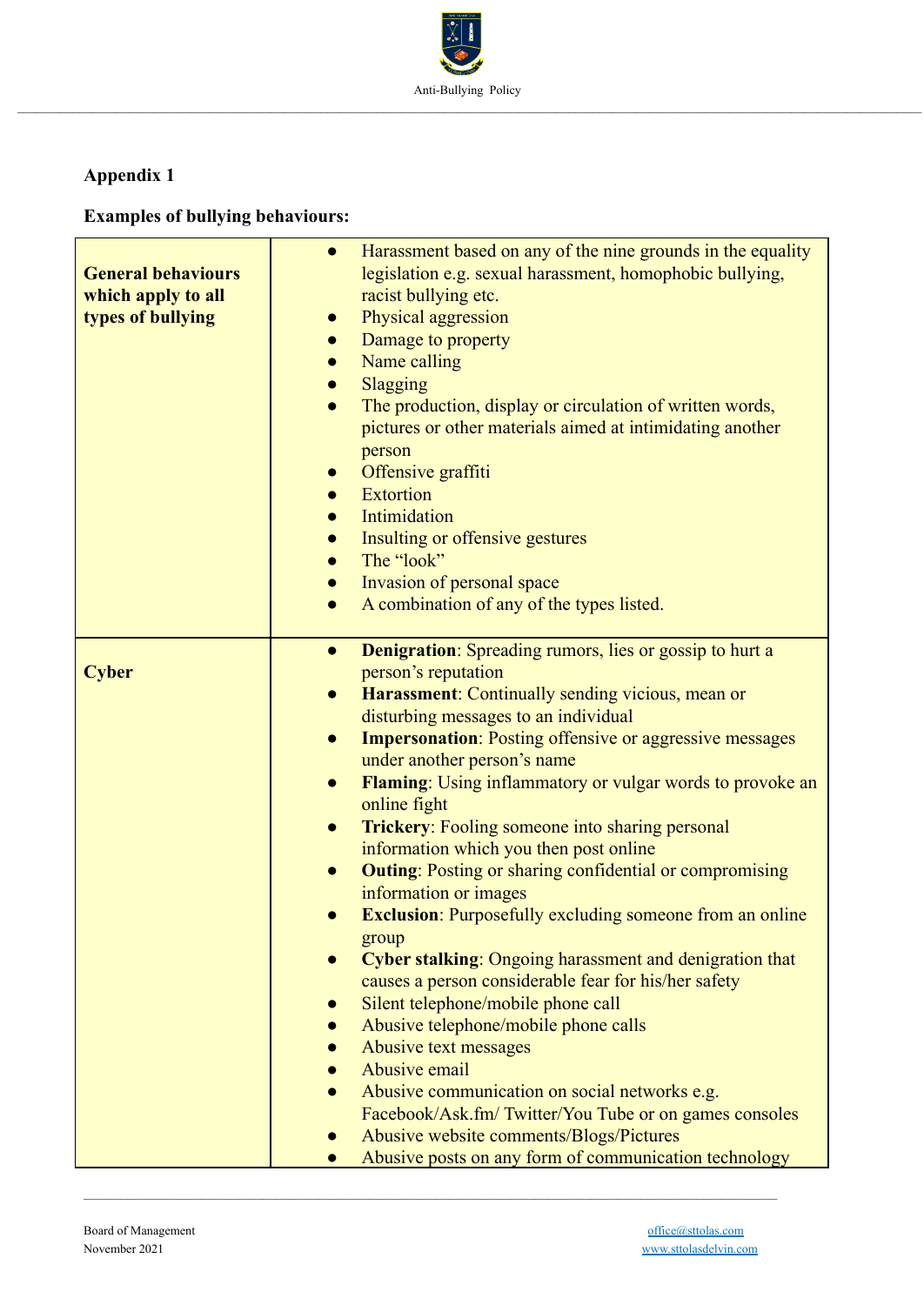

| <b>Identity Based Behaviours</b>                                                                        |                                                                                                                                                                                                                                                                                                                                                                                                                                                                                                            |  |
|---------------------------------------------------------------------------------------------------------|------------------------------------------------------------------------------------------------------------------------------------------------------------------------------------------------------------------------------------------------------------------------------------------------------------------------------------------------------------------------------------------------------------------------------------------------------------------------------------------------------------|--|
|                                                                                                         | Including any of the nine discriminatory grounds mentioned in Equality Legislation (gender                                                                                                                                                                                                                                                                                                                                                                                                                 |  |
| including transgender, civil status, family status, sexual orientation, religion, age, disability, race |                                                                                                                                                                                                                                                                                                                                                                                                                                                                                                            |  |
| and membership of the Traveller community).                                                             |                                                                                                                                                                                                                                                                                                                                                                                                                                                                                                            |  |
| <b>Homophobic and</b><br><b>Transgender</b>                                                             | Spreading rumours about a person's sexual orientation<br>Taunting a person of a different sexual orientation<br>$\bullet$<br>Name calling e.g. Gay, queer, lesbianused in a derogatory<br>$\bullet$<br>manner<br>Physical intimidation or attacks<br>$\bullet$<br><b>Threats</b><br>$\bullet$                                                                                                                                                                                                              |  |
| Race, nationality,<br>ethnic background<br>and membership of<br>the Traveller<br>community              | Discrimination, prejudice, comments or insults about colour,<br>$\bullet$<br>nationality, culture, social class, religious beliefs, ethnic or<br>traveller background<br>Exclusion on the basis of any of the above                                                                                                                                                                                                                                                                                        |  |
| <b>Relationale</b>                                                                                      | This involves manipulating relationships as a means of bullying.<br>Behaviours include:<br>Malicious gossip<br>Isolation & exclusion<br>$\bullet$<br>Ignoring<br>$\bullet$<br>Excluding from the group<br>Taking someone's friends away<br>$\bullet$<br>"Bitching"<br>$\bullet$<br><b>Spreading rumours</b><br>$\bullet$<br><b>Breaking confidence</b><br>$\bullet$<br>Talking loud enough so that the victim can hear<br>The "look"<br>$\bullet$<br>Use or terminology such as 'nerd' in a derogatory way |  |
| <b>Sexual</b>                                                                                           | Unwelcome or inappropriate sexual comments or touching<br>$\bullet$<br>Harassment                                                                                                                                                                                                                                                                                                                                                                                                                          |  |
| <b>Special Educational</b><br>Needs,<br><b>Disability</b>                                               | Name calling<br>Taunting others because of their disability or learning needs<br>Taking advantage of some pupils' vulnerabilities and limited<br>capacity to recognise and defend themselves against bullying<br>Taking advantage of some pupils' vulnerabilities and limited<br>capacity to understand social situations and social cues.<br>Mimicking a person's disability<br>Setting others up for ridicule                                                                                            |  |

 $\mathcal{L}_\mathcal{L} = \{ \mathcal{L}_\mathcal{L} = \{ \mathcal{L}_\mathcal{L} = \{ \mathcal{L}_\mathcal{L} = \{ \mathcal{L}_\mathcal{L} = \{ \mathcal{L}_\mathcal{L} = \{ \mathcal{L}_\mathcal{L} = \{ \mathcal{L}_\mathcal{L} = \{ \mathcal{L}_\mathcal{L} = \{ \mathcal{L}_\mathcal{L} = \{ \mathcal{L}_\mathcal{L} = \{ \mathcal{L}_\mathcal{L} = \{ \mathcal{L}_\mathcal{L} = \{ \mathcal{L}_\mathcal{L} = \{ \mathcal{L}_\mathcal{$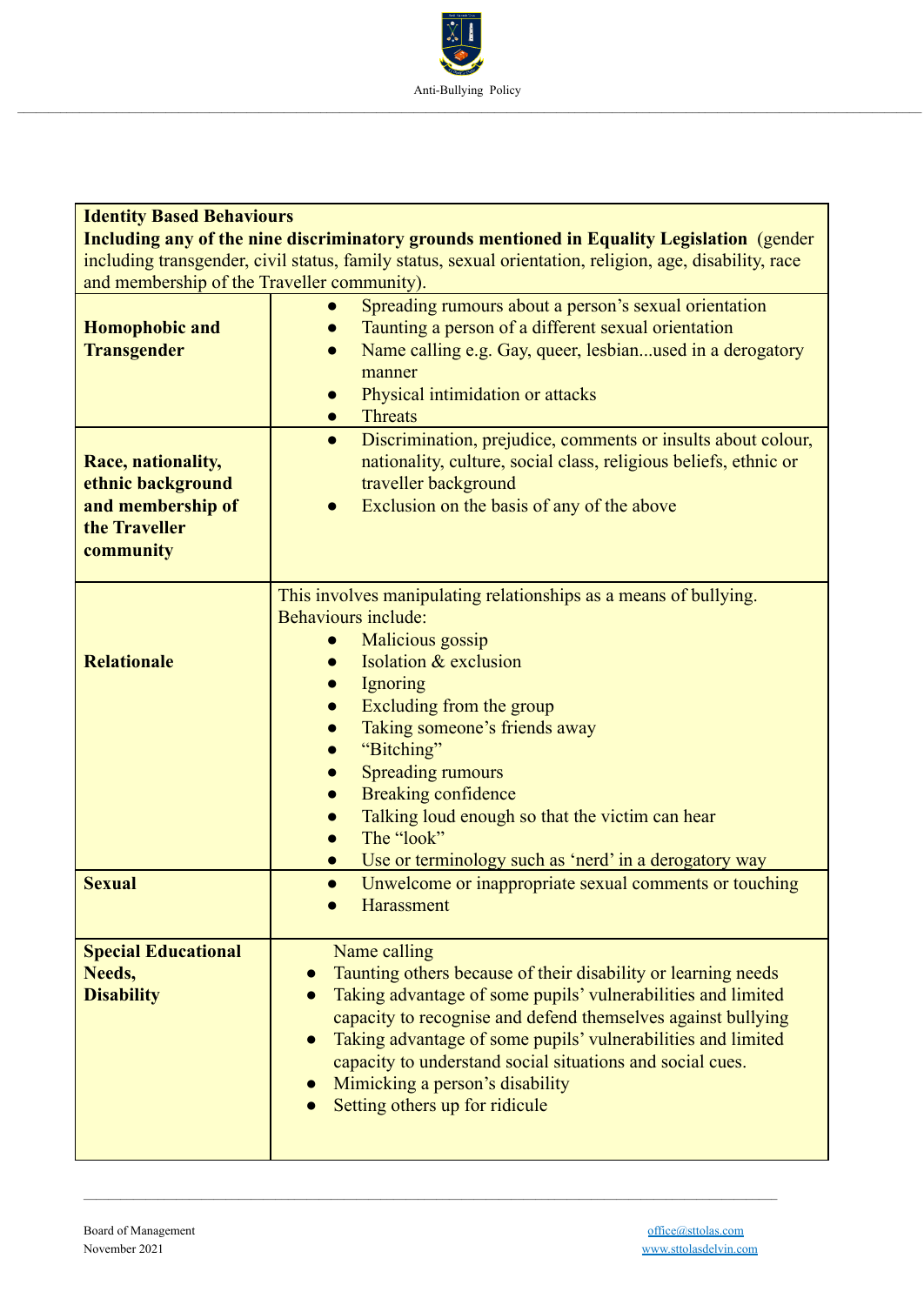

# **Appendix 2: Incident Report for Recording a Bullying Incident**

| Class: Note and the contract of the contract of the contract of the contract of the contract of the contract of the contract of the contract of the contract of the contract of the contract of the contract of the contract o    | D.O.B:                                            |
|-----------------------------------------------------------------------------------------------------------------------------------------------------------------------------------------------------------------------------------|---------------------------------------------------|
|                                                                                                                                                                                                                                   |                                                   |
|                                                                                                                                                                                                                                   |                                                   |
| Child who is doing the bullying: _________________________________. Class: _________________________                                                                                                                              |                                                   |
| Details:<br><u> 1989 - Johann Stoff, amerikansk politiker (d. 1989)</u>                                                                                                                                                           |                                                   |
| Parents of the child doing the bullying were informed YES<br>Outcome of the meeting with the parents of the child who is doing the bullying:<br>,我们也不能在这里的时候,我们也不能在这里的时候,我们也不能会在这里的时候,我们也不能会在这里的时候,我们也不能会在这里的时候,我们也不能会在这里的时候,我们也不 | (Please tick)                                     |
| ,我们也不会有什么。""我们的人,我们也不会有什么?""我们的人,我们也不会有什么?""我们的人,我们的人,我们的人,我们的人,我们的人,我们的人,我们的人,我<br>Plan for stopping the bullying $&$ moving forward positively                                                                                  |                                                   |
| Signed:<br>(Class Teacher)<br>Date: $\qquad \qquad$                                                                                                                                                                               | Eileen Smyth (Principal)<br>Date: $\qquad \qquad$ |
|                                                                                                                                                                                                                                   |                                                   |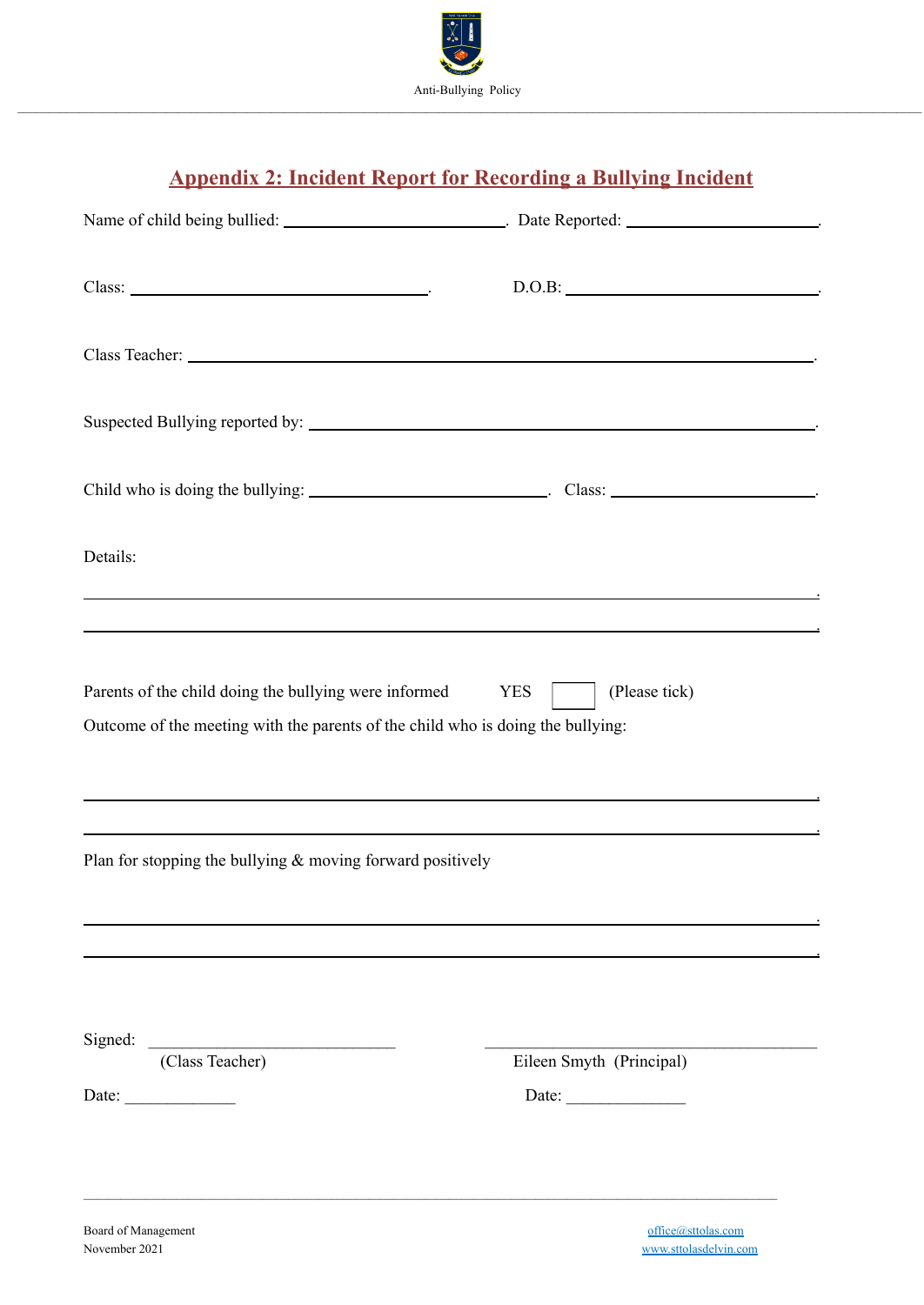

#### **Activities to promote anti-bullying:**

- Modelling of desired behaviour respect is key.
- SCP targeted groups & individuals for social skills, self-esteem etc.
- Parent courses, communication lines open.
- Extra-curricular activities; hurling, football, cross country etc. Hurling for targeted students
- Links with the community GAA Club, Karate, Cross Country
- Curricular each child is given the opportunity to succeed; differentiation, playing to strengths and interests.
- Incredible Years Some staff are trained but all are aware of strategies and use them daily. The ethos of the school is to focus on the positive, catch them being good.
- Assemblies once monthly, celebrate achievements, showcase talents, celebrate milestones, praise friendly behaviour, manners and respectful behaviour.
- Worry Box/Feelings Box in class, pupils are encouraged to write or draw their emotive feeling and the teacher will best support on 1/1 or group or whole class basis.
- Email & Website/Blogsite showcase our successes, keeping parents informed, highlighting achievements; individuals, groups and the whole school.
- Awareness amongst staff; each September staff meeting (and regularly throughout the year) behaviour is discussed and it is ensured that all are aware of procedures.
- All school staff are asked to monitor children and report any concerns to the relevant teacher.
- Whole School Initiatives: Internal & external Friendship Benches to encourage pupils to sit amongst friends and to share how they are feeling
- Feel Good Friday is an extremely popular activity which pupils relish, this includes DJ Daragh song day, DEAR day, wear odd socks to school day and many other creative ideas.
- Principal's Awards Day Awards for Extraordinary Effort, Kindness Award & Awesome Attitude Award every Friday.
- Staff initiatives e.g. Anti-bullying CPD training.
- Staff relations social committee organise events.
- Internet Safety Paula gives parent sessions on internet safety pre-Covid, Cybersafekids webinar for children and parents last year.
- Supervision 3 Adults on yard at all times 2 per junior yard and 1 per senior yard. On wet days these adults circulate around the classrooms and monitor behaviour.
- Student council (Initiating in 2021)
- Pre Covid: Best line on yard & PE equipment for each class group
- Pre-Covid Play-stations on yard with older children acting as play leaders.
- Whole school awareness measures:
	- o Friendship week
	- o Intercultural day pre-Covid held each year. Children of all cultures and backgrounds are welcomed into school to showcase their traditions, food, dress etc.
	- o Maths/Literacy/Science for Fun
	- o Anti-bullying surveys
	- o Assembly awards
	- o Anti-bullying parent's session
	- o Random act of kindness week
	- o SPHE curriculum walk tall, stay safe & rse
- Strong culture of telling, pupils and parents are always encouraged to communicate issues to teachers. Our strong communication links with parents is very helpful with this, they are never afraid to call, email or talk to staff if problems arise.

 $\mathcal{L}_\mathcal{L} = \{ \mathcal{L}_\mathcal{L} = \{ \mathcal{L}_\mathcal{L} = \{ \mathcal{L}_\mathcal{L} = \{ \mathcal{L}_\mathcal{L} = \{ \mathcal{L}_\mathcal{L} = \{ \mathcal{L}_\mathcal{L} = \{ \mathcal{L}_\mathcal{L} = \{ \mathcal{L}_\mathcal{L} = \{ \mathcal{L}_\mathcal{L} = \{ \mathcal{L}_\mathcal{L} = \{ \mathcal{L}_\mathcal{L} = \{ \mathcal{L}_\mathcal{L} = \{ \mathcal{L}_\mathcal{L} = \{ \mathcal{L}_\mathcal{$ 

● Principal meet and greet in the morning.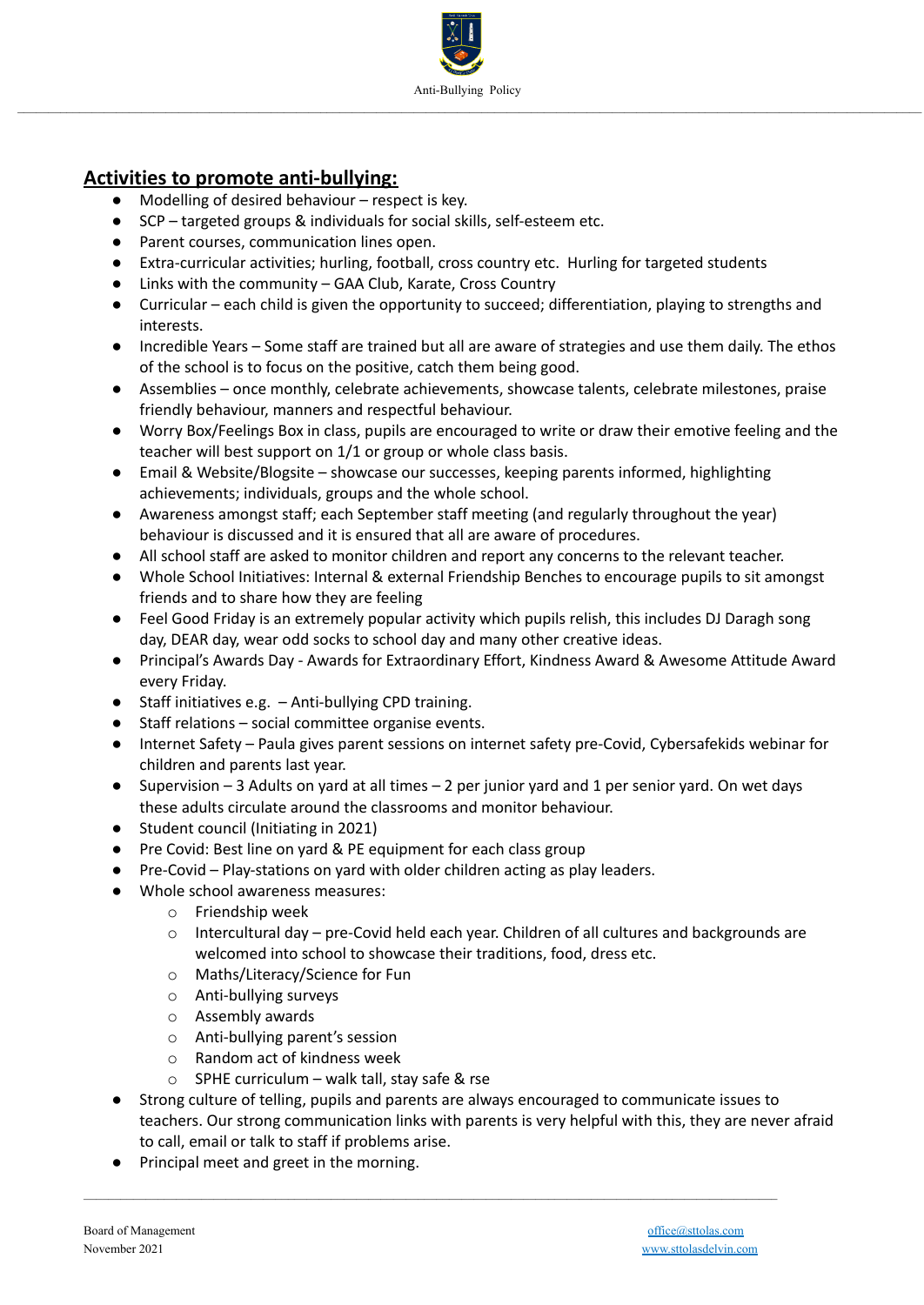

- Anti-bullying policy clear and structured guidelines for teachers, parents and pupils expectations are clear.
- DFL discipline for learning step system clear boundary setting.
- Mindfulness week completed during lockdown; children and parents were encouraged to take time out for wellbeing under guided instruction from teachers. Yoga, mindfulness meditations etc.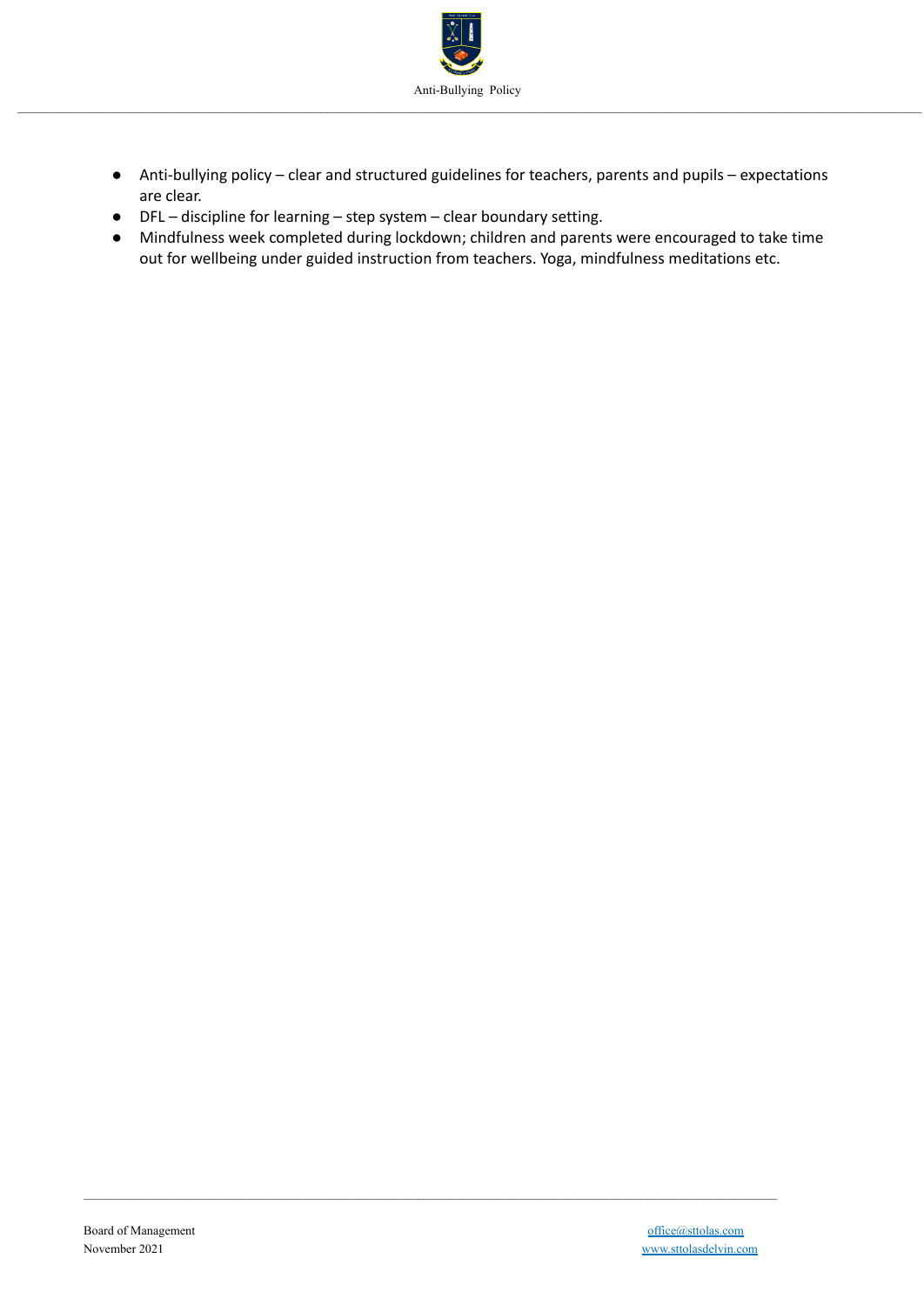

# **Appendix 3 Template for recording bullying behaviour**

#### **1. Name of pupil being bullied and class group**

Name Class

#### **2. Name(s) and class(es) of pupil(s) engaged in bullying behaviour**

**3. Source** of bullying concern/report

(tick relevant box(es)) \*

| $\frac{1}{2}$   |  |
|-----------------|--|
| Pupil concerned |  |
| Other Pupil     |  |
| Parent          |  |
| Teacher         |  |
| Other           |  |

(tick relevant box(es))  $*$ 

| Playground        |  |
|-------------------|--|
| Classroom         |  |
| Corridor          |  |
| Toilets           |  |
| <b>School Bus</b> |  |
| Other             |  |

#### **4. Location** of incidents

#### **5. Name of person(s) who reported** the bullying concern

#### **6. Type** of Bullying Behaviour (tick relevant box(es)) \*

| Physical Aggression | Cyber-bullying   |
|---------------------|------------------|
| Damage to Property  | Intimidation     |
| Isolation/Exclusion | Malicious Gossip |
| Name Calling        | Other (specify)  |

#### **7. Where behaviour is regarded as identity-based bullying, indicate the relevant category:**

| Homophobic | Disability/SEN | Racist | Membership of       | Other (specify) |
|------------|----------------|--------|---------------------|-----------------|
|            | related        |        | Traveller community |                 |
|            |                |        |                     |                 |

 $\mathcal{L}_\mathcal{L} = \{ \mathcal{L}_\mathcal{L} = \{ \mathcal{L}_\mathcal{L} = \{ \mathcal{L}_\mathcal{L} = \{ \mathcal{L}_\mathcal{L} = \{ \mathcal{L}_\mathcal{L} = \{ \mathcal{L}_\mathcal{L} = \{ \mathcal{L}_\mathcal{L} = \{ \mathcal{L}_\mathcal{L} = \{ \mathcal{L}_\mathcal{L} = \{ \mathcal{L}_\mathcal{L} = \{ \mathcal{L}_\mathcal{L} = \{ \mathcal{L}_\mathcal{L} = \{ \mathcal{L}_\mathcal{L} = \{ \mathcal{L}_\mathcal{$ 

#### **8. Brief Description of bullying behaviour and its impact**